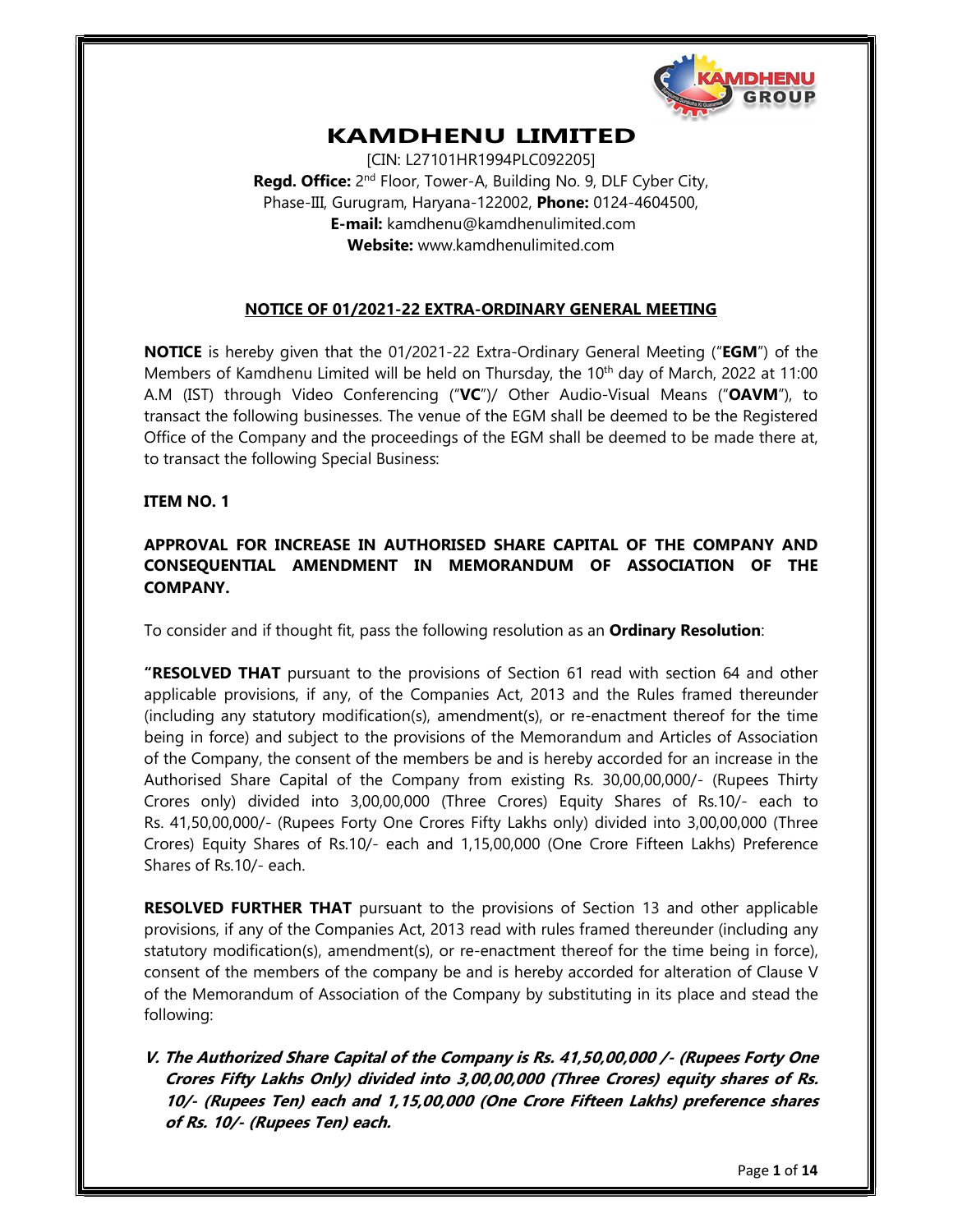

RESOLVED FURTHER THAT approval of the Members of the Company be and is hereby accorded to the Board of Directors of the Company to do all such acts, deeds, matters, and things and to take all such steps as may be required in this connection including seeking all necessary approvals to give effect to this Resolution and to settle any questions, difficulties or doubts that may arise in this regard."

#### By Order of the Board of Directors of Kamdhenu Limited

Sd/- Khem Chand Company Secretary & Compliance Officer

Date: February 2, 2022 **Membership No. : FCS 10065**<br>Place: Gurugram, Haryana

CIN: L27101HR1994PLC092205 Regd. Office: 2<sup>nd</sup> Floor, Tower-A, Building No. 9, DLF Cyber City, Phase-III, Gurugram, Haryana-122002, Phone: 0124-4604500 (30 Lines) E-mail: kamdhenu@kamdhenulimited.com Website: www.kamdhenulimited.com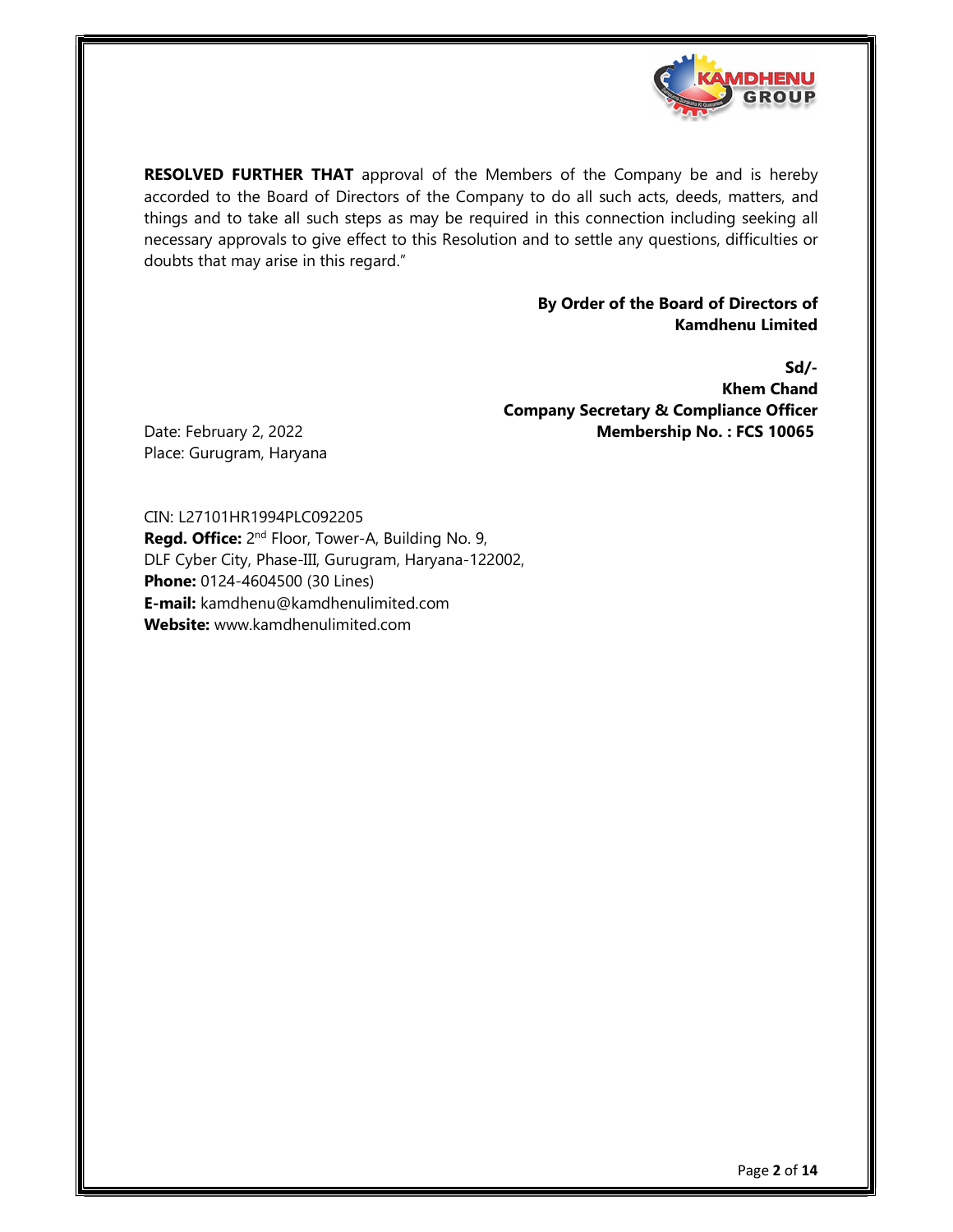

### NOTES:

- 1. In view of COVID-19 pandemic, the Ministry of Corporate Affairs ('MCA') vide Circular No. 02/2021 dated January 13, 2021 read with Circular No. 14/2020 dated April 08, 2020, Circular No. 17/2020 dated April 13, 2020 and Circular No. 20/2021 dated December 8, 2021 (collectively referred as 'MCA Circulars') and SEBI Circular No. SEBI/HO/CFD/CMD1/CIR/P/2020/79 dated May 12, 2020 and Circular No. SEBI/HO/CFD/CMD2/CIR/P/2021/11 dated January 15, 2021 (collectively referred as 'SEBI Circular') (MCA Circulars and SEBI Circular collectively referred as 'Circulars') permitted holding of General Meetings through VC/OAVM and dispensed physical presence of the members at the meeting. In compliance with the provisions of the Companies Act, 2013 ('the Act'), SEBI (Listing Obligations and Disclosure Requirements) Regulations, 2015 ('Listing Regulations'), and MCA Circulars, the present meeting is proposed to be convened through VC/OAVM. The facility of remote e-voting will be available during the prescribed time period before the meeting and through e-voting platform which will be available during the meeting. In compliance with the aforesaid MCA Circulars, item mentioned in special business in this EGM Notice are considered unavoidable and forms part of this Notice.
- 2. Pursuant to the provisions of Section 108 of the Companies Act, 2013 read with Rule 20 of the Companies (Management and Administration) Rules, 2014 (as amended) and Regulation 44 of SEBI (Listing Obligations & Disclosure Requirements) Regulations, 2015 (as amended), National Securities Depository Limited (NSDL) is appointed to provide remote evoting facility before the meeting; and to provide e-voting platform during the meeting, in a secured manner. Whereas M/s Mas Services Ltd, a SEBI registered Registrar and Transfer Agent (RTA) is appointed to provide a platform for convening the meeting through Video Conferencing; to handle and supervise the entire process of holding the meeting through Video Conferencing, e-voting, and processing of data relating to the meeting and voting, etc.
- 3. Notice of the meeting is being sent to all such Equity Shareholders who hold shares as on the cut-off date i.e. Friday,  $4<sup>th</sup>$  February, 2022.

Equity Shareholders who have not registered their e-mail id, can get the same registered by sending the request to the Company Secretary and the Compliance Officer of the Company at khemchand@kamdhenulimited.com</u> or to the RTA of the Company M/s KFin Technologies Private Limited at einward.ris@kfintech.com

4. In case of any difficulty in registering the e-mail id; e-voting or attending the meeting through Video Conferencing, etc. the following persons may be contacted:

| <b>Name</b>                                                                  | Mobile No. & Email id                       |
|------------------------------------------------------------------------------|---------------------------------------------|
| Mr. Khem Chand<br>Company Secretary & Compliance Officer<br>Kamdhenu Limited | 8383074359<br>khemchand@kamdhenulimited.com |
| Mr. Sharwan Mangla                                                           | 9811742828                                  |
| General Manager, Mas Services Limited                                        | sm@masserv.com                              |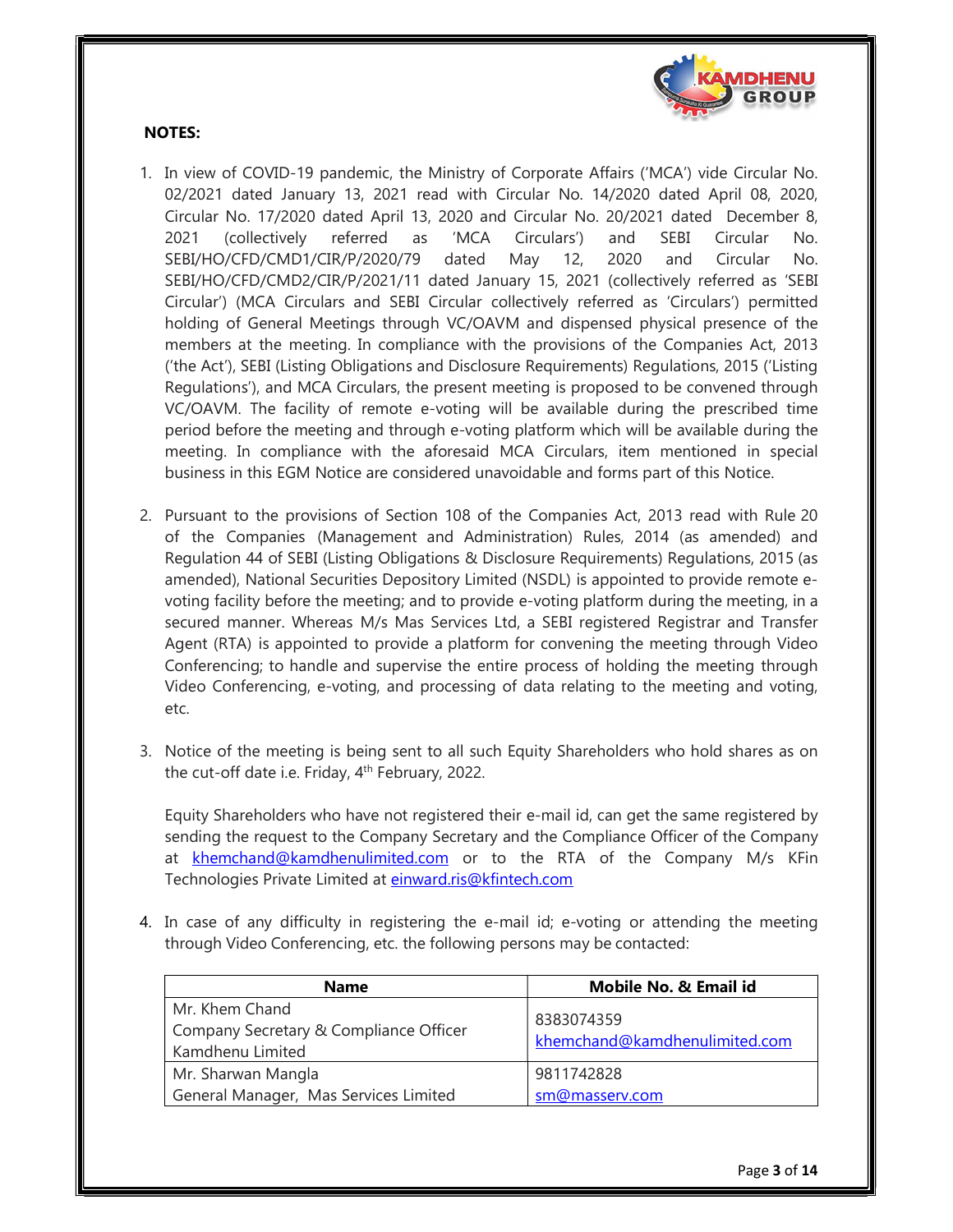

- 5. Only Equity Shareholders of the Company may attend the EGM through Video Conferencing and vote through the e-voting system.
- 6. Institutional/Corporate Equity Shareholders (i.e. other than individuals/HUF, NRI, etc.) are required to send a scanned copy (PDF/ JPEG Format) of its Board Resolution or governing body Resolution/Authorisation, etc., authorizing its representative to attend the meeting and vote on its behalf. The said Resolution/Authorization may be sent to the Scrutinizer at shashikant@cacsindia.com

7. Instructions for attending the meeting through Video Conferencing; and for voting through remote e-voting process are given at the end of this notice.

8. Voting may be made through remote e-voting (without attending the meeting) which will be available during the prescribed time period before the meeting (as given below); or through e-voting platform which will be available during the meeting:

| Commencement of remote e-voting   Monday, $7th$ March, 2022 at 9:00 A.M. IST      |  |
|-----------------------------------------------------------------------------------|--|
| Wednesday, 9 <sup>th</sup> March, 2022 at 5:00 P.M. IST<br>End of remote e-votina |  |

- 9. All the Equity Shareholders will be entitled to attend the meeting through Video Conferencing. However, the Equity Shareholders who have already voted through the remote e-voting process before the meeting, will not be entitled to vote at the meeting again.
- 10. Equity Shareholders attending the meeting through video conferencing shall be counted for the purposes of reckoning the quorum.
- 11. In the case of joint holders, the Member whose name appears as the first holder in the order of names as per the Register of Members of the Company will be entitled to vote at the EGM.
- 12. Notice of the meeting, Explanatory Statement, and other documents are also being placed on the following website(s):

| <b>Particulars</b>                       | Website                 |
|------------------------------------------|-------------------------|
| Kamdhenu Limited                         | www.kamdhenulimited.com |
| <b>BSE Limited</b>                       | www.bseindia.com        |
| National Stock Exchange of India Limited | www.nseindia.com        |

13. All documents referred to in this Notice and the Explanatory Statement, and requiring Members' approval, and such statutory records and registers, as are required to be kept open for inspection under the Companies Act, 2013, shall be electronically available for inspection. Members can inspect the same by sending an email to Mr. Khem Chand, Company Secretary & Compliance Officer of the Company at khemchand@kamdhenulimited.com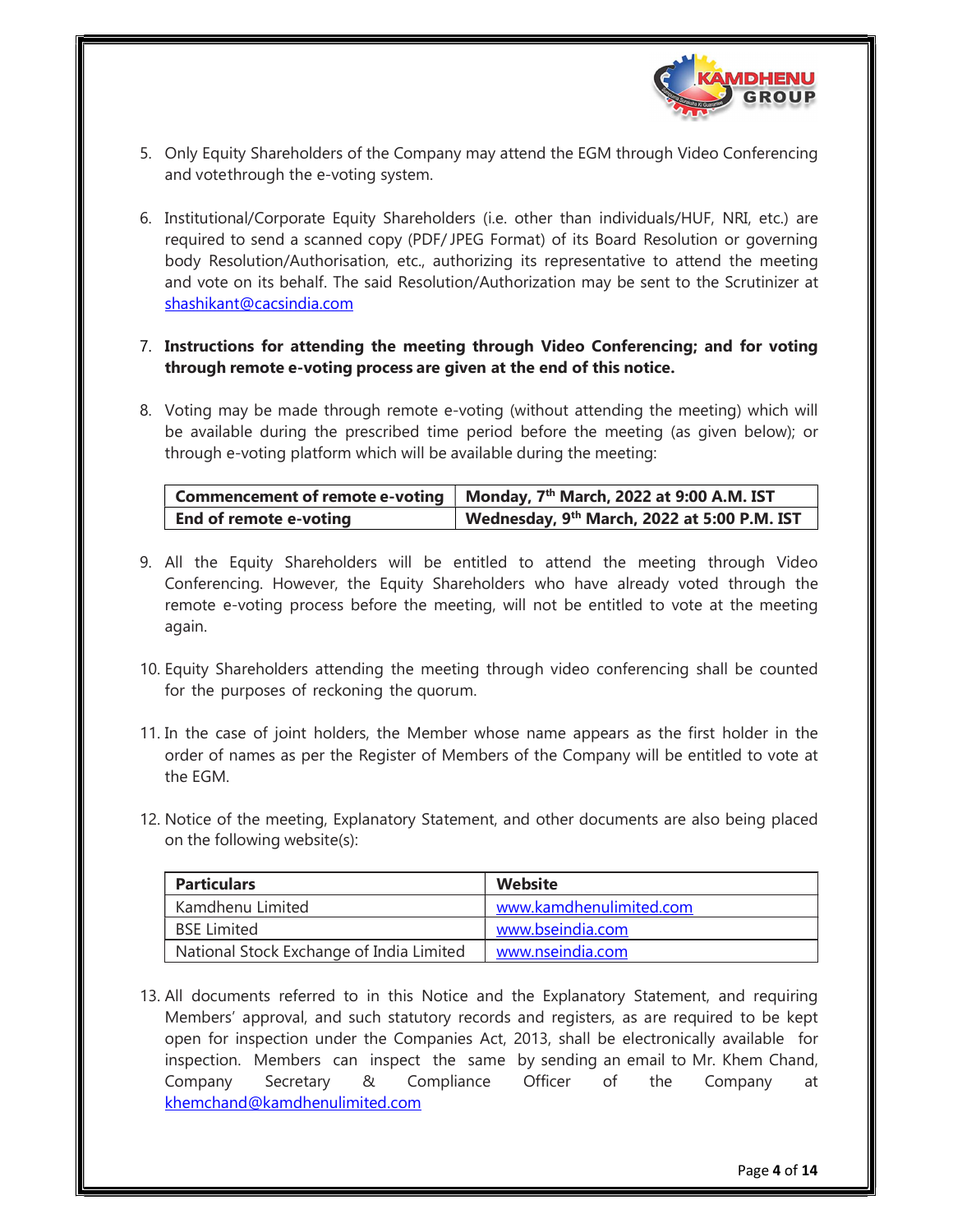

- 14. The Board of Directors of the Company has appointed Mr. Shashikant Tiwari, Partner, (Membership No. ACS 28994) failing him, Mr. Rupesh Agarwal, Managing Partner, (Membership No. ACS 16302) of M/s. Chandrasekaran Associates, Practicing Company Secretaries as the Scrutinizer to scrutinize the process for remote e-Voting and e-Voting at the EGM in a fair and transparent manner and they have communicated their willingness to be appointed and will be available for the same purpose.
- 15. The Scrutinizer shall, immediately after the conclusion of the EGM, count the votes cast through e-Voting at the EGM, thereafter unblock the votes cast through remote e-Voting and make, not later than two (02) working days in terms of SEBI (Listing Obligations and Disclosure Requirements) Regulations, 2015 or 3 (three) days in terms of the Act (whichever is earlier) from conclusion of the EGM, a consolidated Scrutinizer's Report of the total votes cast in favour or against, if any, and submit the same to the Chairman or to a person authorized by the Chairman in writing who shall countersign the same.
- 16. The Chairman or the person authorized by him in writing shall forthwith on receipt of the consolidated Scrutinizer's Report, declare the Results of the voting.

### Instructions:

- 1. In view of the COVID-19 pandemic, social distancing is a norm to be followed and pursuant to the Circulars, physical attendance of the Members to the EGM venue is not required and general meeting be held through video conferencing (VC) or other audio visual means (OAVM). Hence, Members can attend and participate in the ensuing EGM through VC/OAVM.
- 2. Pursuant to Circular No. 14/2020 dated April 08, 2020, issued by the Ministry of Corporate Affairs, the facility to appoint a proxy to attend and cast vote for the members is not available for this EGM. However, the Body Corporates are entitled to appoint authorized representatives to attend the EGM through VC/OAVM and participate thereat and cast their votes through e-voting.
- 3. The Members can join the EGM in the VC/OAVM mode 15 minutes before and after the scheduled time of the commencement of the Meeting by following the procedure mentioned in the Notice. The facility of participation at the EGM through VC/OAVM will be made available for 1000 members on a first-come-first-served basis. This will not include large Shareholders (Shareholders holding 2% or more shareholding), Promoters, Institutional Investors, Directors, Key Managerial Personnel, the Chairpersons of the Audit Committee, Nomination and Remuneration Committee and Stakeholders Relationship Committee, Auditors etc. who are allowed to attend the EGM without restriction on account of firstcome-first-served basis.
- 4. In line with the Ministry of Corporate Affairs (MCA) Circular No. 17/2020 dated April 13, 2020, the Notice calling the EGM has been uploaded on the website of the Company at www.kamdhenulimited.com The Notice can also be accessed from the websites of the Stock Exchanges i.e. BSE Limited and National Stock Exchange of India Limited at www.bseindia.com and www.nseindia.com respectively and the EGM Notice is also available on the website of NSDL (agency for providing the Remote e-Voting facility) i.e. www.evoting.nsdl.com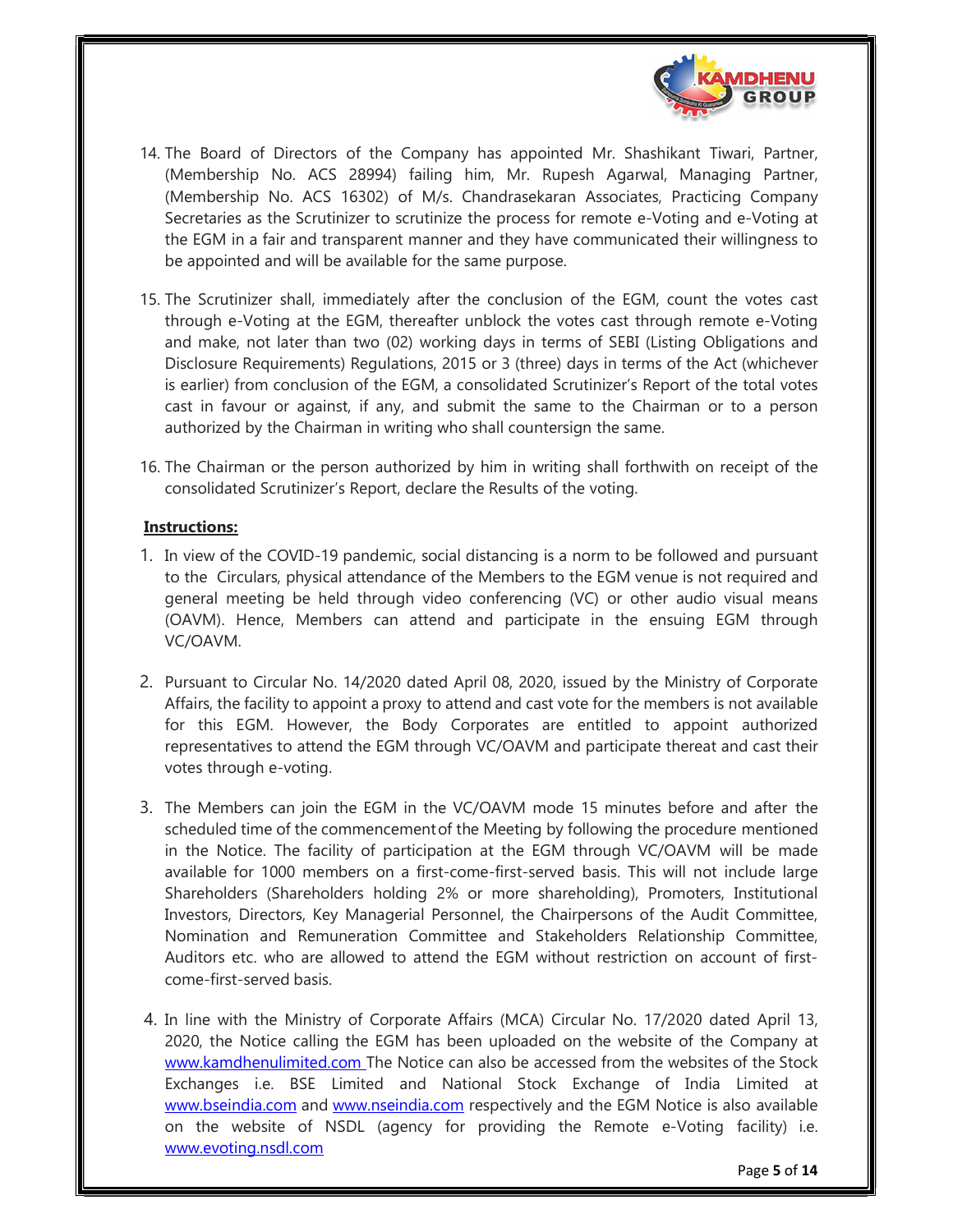

5. The attendance of the Members attending the EGM through VC/OAVM will be counted for the purpose of reckoning the quorum under Section 103 of the Companies Act, 2013.

## THE INSTRUCTIONS FOR MEMBERS FOR REMOTE E-VOTING AND JOINING EGM ARE AS UNDER:-

The remote e-voting period begins on Monday, 7<sup>th</sup> March, 2022 at 09:00 A.M. and ends on Wednesday, 9<sup>th</sup> March, 2022 at 05:00 P.M. The remote e-voting module shall be disabled by NSDL for voting thereafter. The Members, whose names appear in the Register of Members / Beneficial Owners as on the record date (cut-off date) i.e. Thursday, 3rd March, 2022, may cast their vote electronically. The voting right of shareholders shall be in proportion to their share in the paid-up equity share capital of the Company as on the cut-off date, being Thursday,  $3<sup>rd</sup>$ March, 2022.

### How do I vote electronically using NSDL e-Voting system?

The way to vote electronically on NSDL e-Voting system consists of "Two Steps" which are mentioned below:

#### Step 1: Access to NSDL e-Voting system

## A) Login method for e-Voting and joining virtual meeting for Individual shareholders holding securities in demat mode

In terms of SEBI circular dated December 9, 2020 on e-Voting facility provided by Listed Companies, Individual shareholders holding securities in demat mode are allowed to vote through their demat account maintained with Depositories and Depository Participants. Shareholders are advised to update their mobile number and email Id in their demat accounts in order to access e- Voting facility.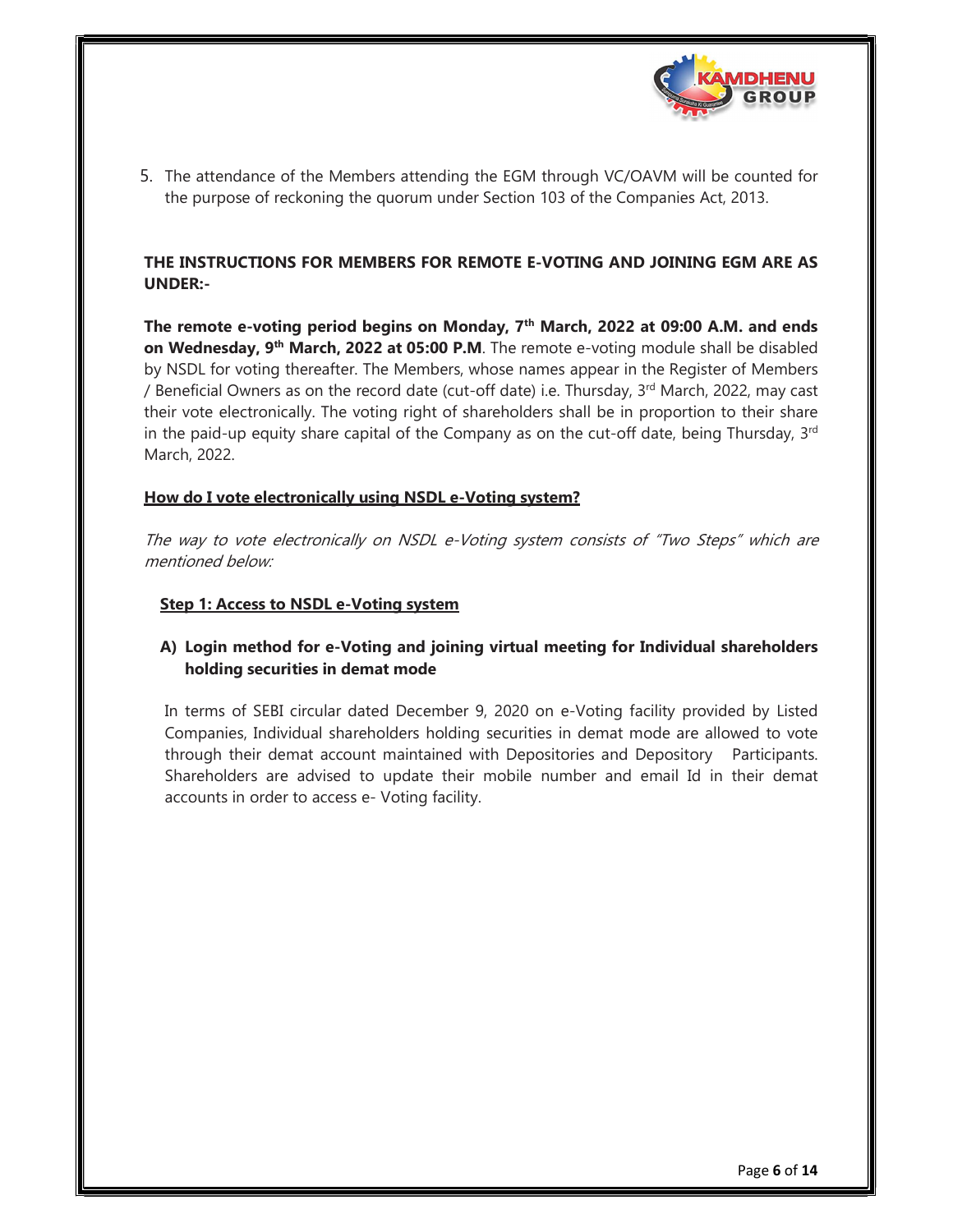

Login method for Individual shareholders holding securities in demat mode is given below:

| <b>Type of shareholders</b>                                                  | <b>Login Method</b>                                                                                                                                                                                                                                                                                                                                                                                                                                                                                                                                                |
|------------------------------------------------------------------------------|--------------------------------------------------------------------------------------------------------------------------------------------------------------------------------------------------------------------------------------------------------------------------------------------------------------------------------------------------------------------------------------------------------------------------------------------------------------------------------------------------------------------------------------------------------------------|
| Individual<br>Shareholders holding<br>securities in demat<br>mode with NSDL. | 1. If you are already registered for <b>NSDL IDeAS facility</b> , please visit<br>the e-Services website of NSDL. Open web browser by typing the<br>following URL: https://eservices.nsdl.com/ either on a Personal<br>Computer or on a mobile. Once the home page of e-Services is<br>launched, click on the "Beneficial Owner" icon under "Login"<br>which is available under "IDeAS" section. A new screen will<br>open. You will have to enter your User ID and Password. After<br>authentication, you will be able to see e-Voting<br>successful<br>services. |
|                                                                              | 2. Click on "Access to e-Voting" under e-Voting services and you<br>will be able to see e- Voting page. Click on options available<br>against company name or e-Voting service provider - NSDL<br>and you will be re-directed to NSDL e-Voting website for casting<br>your vote during the remote e-Voting period or joining virtual<br>meeting & voting during the meeting.                                                                                                                                                                                       |
|                                                                              | 3. If the user is not registered for IDeAS e-Services, option to<br>register is available at https://eservices.nsdl.com. Select<br>"Register Online for IDeAS" Portal or click at https://eservices.<br>nsdl.com/SecureWeb/IdeasDirectReq.jsp                                                                                                                                                                                                                                                                                                                      |
|                                                                              | 4. Visit the e-Voting website of NSDL. Open web browser by typing<br>the following URL: https://www.evoting.nsdl.com/ either on a<br>Personal Computer or on a mobile. Once the home page of e-<br>Voting system is launched, click on the icon "Login" which is<br>available under 'Shareholder/Member' section.                                                                                                                                                                                                                                                  |
|                                                                              | 5. A new screen will open. You will have to enter your User ID (i.e.<br>your sixteen digit demat account number held with NSDL),<br>Password/OTP and a Verification Code as shown on the screen.<br>After successful authentication, you will be redirected to NSDL<br>Depository site wherein you can see e-Voting page.                                                                                                                                                                                                                                          |
|                                                                              | 6. Click on options available against company name or e-Voting<br>service provider - NSDL and you will be redirected to e-Voting<br>website of NSDL for casting your vote during the remote e-<br>Voting period or joining virtual meeting & voting during the<br>meeting.                                                                                                                                                                                                                                                                                         |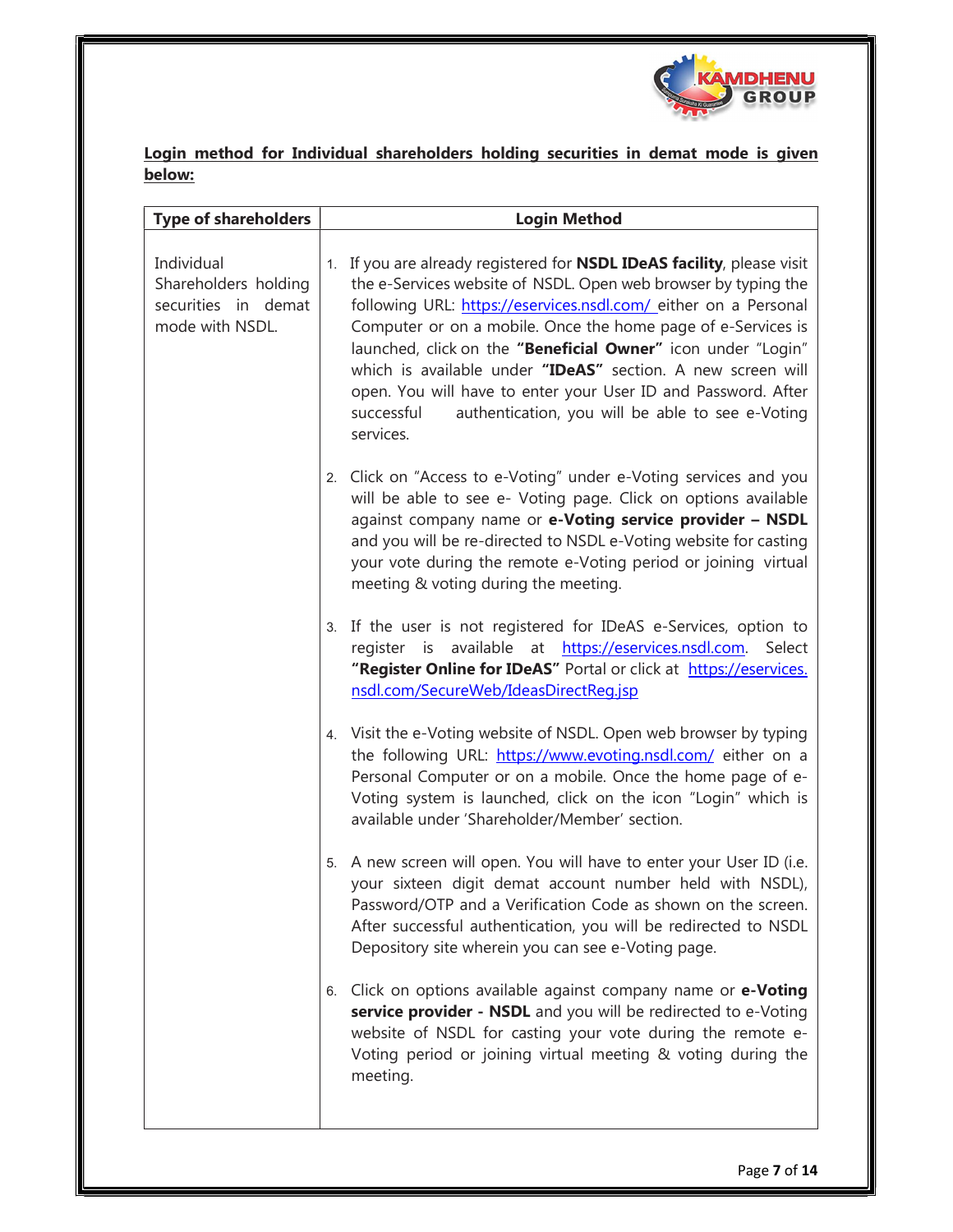|                                                                                                                                | <b>AMDHENU</b><br><b>GROUP</b>                                                                                                                                                                                                                                                                                                                                                                                                                                                                                                                                                                                                                                                                                                                                                                                                                                                                                                                                                                                                                                                                                                                                                       |
|--------------------------------------------------------------------------------------------------------------------------------|--------------------------------------------------------------------------------------------------------------------------------------------------------------------------------------------------------------------------------------------------------------------------------------------------------------------------------------------------------------------------------------------------------------------------------------------------------------------------------------------------------------------------------------------------------------------------------------------------------------------------------------------------------------------------------------------------------------------------------------------------------------------------------------------------------------------------------------------------------------------------------------------------------------------------------------------------------------------------------------------------------------------------------------------------------------------------------------------------------------------------------------------------------------------------------------|
| Individual<br>Shareholders holding<br>securities in demat<br>mode with CDSL                                                    | Existing users who have opted for Easi / Easiest, can login<br>1.<br>through their user id and password. The option will be made<br>available to reach the e-Voting page without any further<br>authentication. The URL for users to login to Easi / Easiest are<br>https://web.cdslindia.com/myeasi/home/login<br>or<br>www.cdslindia.com and click on New System Myeasi.<br>2. After successful login of Easi/Easiest the user will be also able to<br>see the e-Voting Menu. The Menu will have links of e-Voting<br>service provider i.e. NSDL. Click on NSDL to cast your vote.<br>3. If the user is not registered for Easi/Easiest, option to register is<br>available at:<br>https://web.cdslindia.com/myeasi/Registration/EasiRegistration<br>4. Alternatively, the user can directly access e-Voting page by<br>providing demat Account Number and PAN No. from a link in<br>www.cdslindia.com home page. The system will authenticate<br>the user by sending OTP on registered Mobile & Email as<br>recorded in the Demat Account. After successful authentication,<br>user will be provided links for the respective ESP i.e. NSDL<br>where the e-Voting is in progress. |
| Individual<br>Shareholders<br>(holding<br>securities in<br>demat<br>mode) login through<br>their<br>depository<br>participants | You can also login using the login credentials of your demat<br>account through your Depository Participant registered with<br>NSDL/CDSL for e-Voting facility. Once login, you will be able to<br>see e-Voting option. Once you click on e-Voting option, you will<br>be redirected to NSDL/CDSL Depository site after successful<br>authentication, wherein you can see e-Voting feature. Click on<br>options available against company name or e-Voting service<br>provider-NSDL and you will be redirected to e-Voting website of<br>NSDL for casting your vote during the remote e-Voting period or<br>joining virtual meeting & voting during the meeting.                                                                                                                                                                                                                                                                                                                                                                                                                                                                                                                     |

Important note: Members who are unable to retrieve User ID/ Password are advised to use Forget User ID and Forget Password option available at the above-mentioned website.

Helpdesk for Individual Shareholders holding securities in demat mode for any technical issues related to login through Depository i.e. NSDL and CDSL.

| Login type                                                                      | <b>Helpdesk details</b>                                                                                                                                                             |  |
|---------------------------------------------------------------------------------|-------------------------------------------------------------------------------------------------------------------------------------------------------------------------------------|--|
| Individual Shareholders holding<br>securities in demat mode with<br><b>NSDL</b> | Members facing any technical issue in login can<br>contact NSDL helpdesk by sending a request at<br>evoting@nsdl.co.in or call at toll free no.: 1800 1020<br>990 and 1800 22 44 30 |  |
| Individual Shareholders holding<br>securities in demat mode with<br><b>CDSL</b> | Members facing any technical issue in login can<br>contact CDSL helpdesk by sending a request at<br>helpdesk.evoting@cdslindia.com or contact at<br>022-23058738 or 022-23058542-43 |  |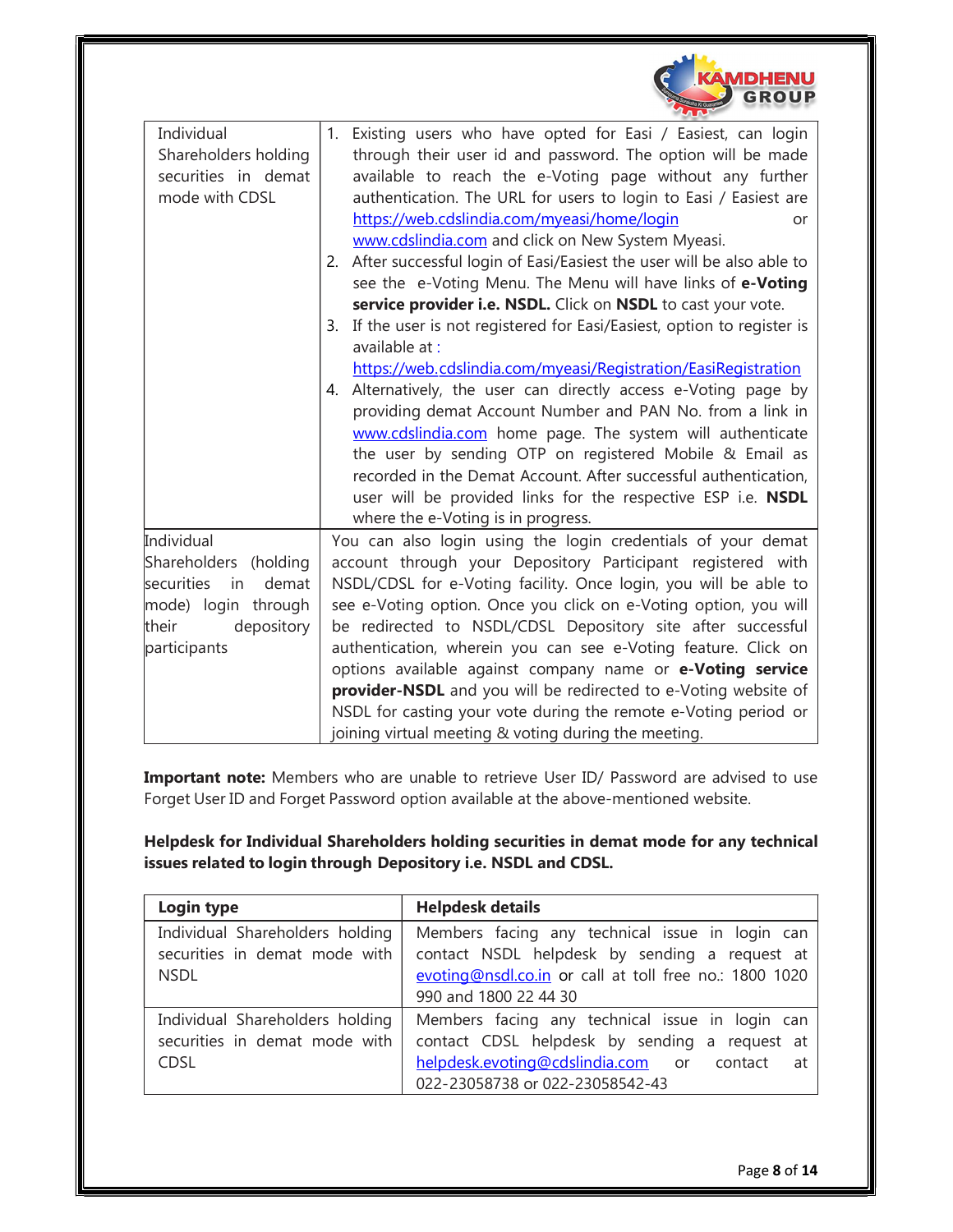

B) Login Method for shareholders other than Individual shareholders holding securities in demat mode and shareholders holding securities in physical mode.

#### How to Log-in to NSDL e-Voting website?

- 1. Visit the e-Voting website of NSDL. Open web browser by typing the following URL: https://www.evoting.nsdl.com/ either on a Personal Computer or on a mobile.
- 2. Once the home page of e-Voting system is launched, click on the icon "Login" which is available under 'Shareholder/ Member' section.
- 3. A new screen will open. You will have to enter your User ID, your Password/OTP and a Verification Code as shown on the screen. Alternatively, if you are registered for NSDL eservices i.e. IDEAS, you can log-in at https://eservices.nsdl.com/ with your existing IDEAS login. Once you log in to NSDL e-services after using your log-in credentials, click on e-Voting and you can proceed to Step 2 i.e. Cast your vote electronically.

### 4. the EVEN for the EGM is 119220

5. Your User ID details are given below :

| Manner of holding shares i.e. Demat<br>(NSDL or CDSL) or Physical  | Your User ID is:                                                                                                                                                    |
|--------------------------------------------------------------------|---------------------------------------------------------------------------------------------------------------------------------------------------------------------|
| For Members who hold shares in Demat<br>account with NSDL.         | 8 Character DP ID followed by 8 Digit Client<br>ID<br>For example, if your DP ID is IN300*** and<br>Client ID is 12****** then your user ID is<br>IN300***12******. |
| For Members who hold shares in demat<br>account with CDSL.         | 16 Digit Beneficiary ID. For example if your<br>Beneficiary ID is 12************** then your<br>user ID is 12**************                                         |
| Members<br>holding<br>For<br>shares<br><i>in</i><br>Physical Form. | EVEN Number followed by Folio Number<br>registered with the company. For example,<br>if folio number is 001*** and EVEN is<br>119220 then user ID is 119220001***   |

- 6. Password details for shareholders other than Individual shareholders are given below:
	- a) If you are already registered for e-Voting, then you can use your existing password to login and cast your vote.
	- b) If you are using NSDL e-Voting system for the first time, you will need to retrieve the 'initial password' which was communicated to you. Once you retrieve your 'initial password', you need to enter the 'initial password' and the system will force you to change your password.
	- c) How to retrieve your 'initial password'?
		- (i) If your email ID is registered in your demat account or with the company, your 'initial password' is communicated to you on your email ID. Trace the email sent to you from NSDL from your mailbox. Open the email and open the attachment i.e. a .pdf file. Open the .pdf file. The password to open the .pdf file is your 8 digit client ID for NSDL account, last 8 digits of client ID for CDSL account or folio number for shares held in physical form. The .pdf file contains your 'User ID' and your 'initial password'.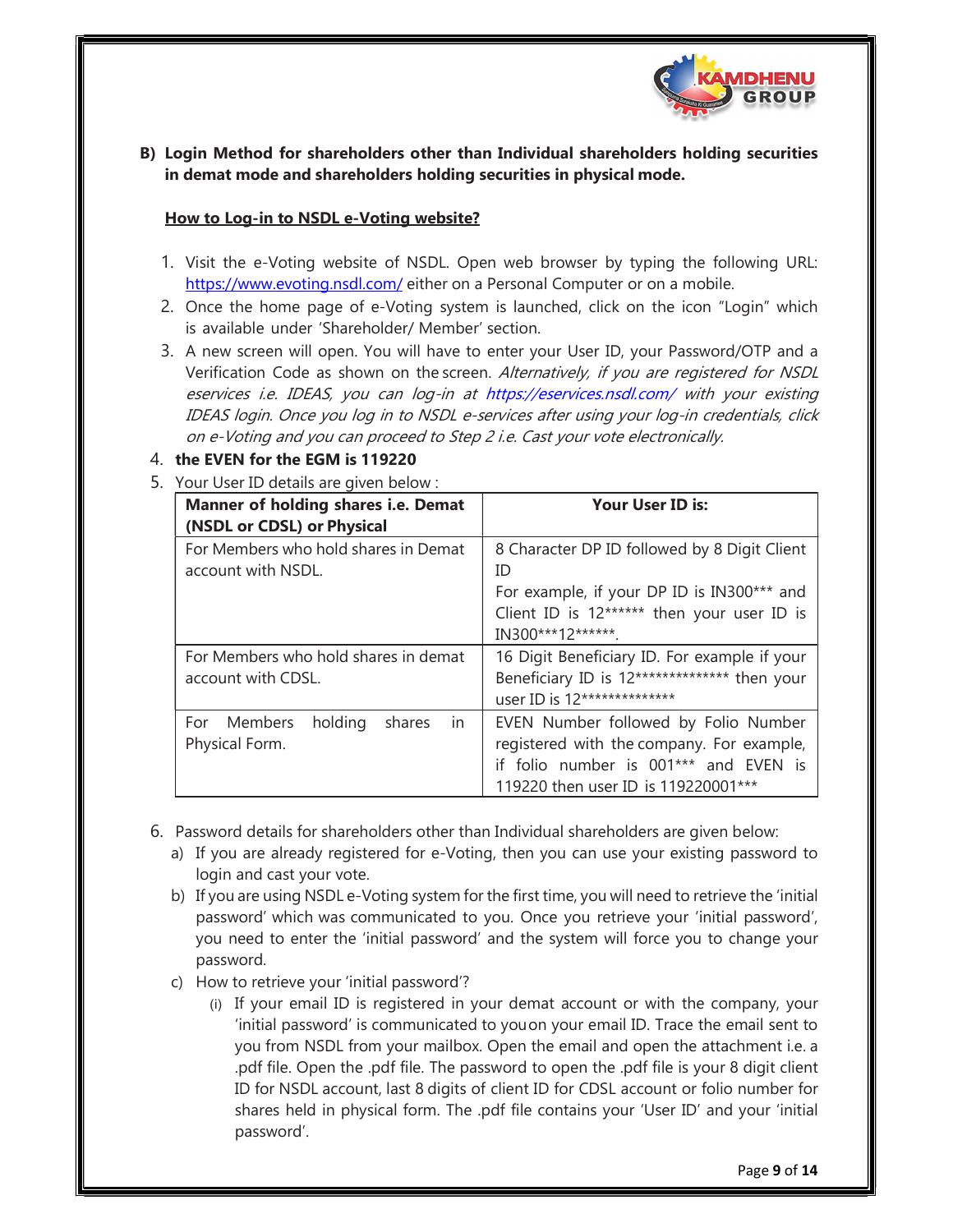

- (ii) If your email ID is not registered, please follow steps mentioned below in process for those shareholders whose email ids are not registered.
- 7. If you are unable to retrieve or have not received the " Initial password" or have forgotten your password:
	- a) Click on "Forgot User Details/Password?"(If you are holding shares in your demat account with NSDL or CDSL) option available on www.evoting.nsdl.com.
	- b) Physical User Reset Password?" (If you are holding shares in physical mode) option available on www.evoting.nsdl.com.
	- c) If you are still unable to get the password by aforesaid two options, you can send a request at evoting@nsdl.co.in mentioning your demat account number/folio number, your PAN, your name and your registered address etc.
	- d) Members can also use the OTP (One Time Password) based login for casting the votes on the e-Voting system of NSDL.
- 8. After entering your password, tick on Agree to "Terms and Conditions" by selecting on the check box.
- 9. Now, you will have to click on "Login" button.
- 10. After you click on the "Login" button, Home page of e-Voting will open.

## Step 2: Cast your vote electronically and join General Meeting on NSDL e-Voting system.

If your email ID is not registered, please follow steps mentioned below in **process for** those shareholders whose email ids are not registered:

## How to cast your vote electronically and join General Meeting on NSDL e- Voting system?

- 1. After successful login at Step 1, you will be able to see all the companies "EVEN" in which you are holding shares and whose voting cycle and General Meeting is in active status.
- 2. Select "EVEN" of the company to cast your vote during the remote e-Voting period and casting your vote during the General Meeting. For joining virtual meeting, you need to click on "VC/OAVM" link placed under "Join General Meeting".
- 3. Now you are ready for e-Voting as the Voting page opens.
- 4. Cast your vote by selecting appropriate options i.e. assent or dissent, verify/modify the number of shares for which you wish to cast your vote and click on "Submit" and also "Confirm" when prompted.
- 5. Upon confirmation, the message "Vote cast successfully" will be displayed.
- 6. You can also take the printout of the votes cast by you by clicking on the print option on the confirmation page.
- 7. Once you confirm your vote on the resolution, you will not be allowed to modify your vote.

## General Guidelines for shareholders

1. Institutional shareholders (i.e. other than individuals, HUF, NRI etc.) are required to send scanned copy (PDF/JPG Format) of the relevant Board Resolution/ Authority letter etc. with attested specimen signature of the duly authorized representative.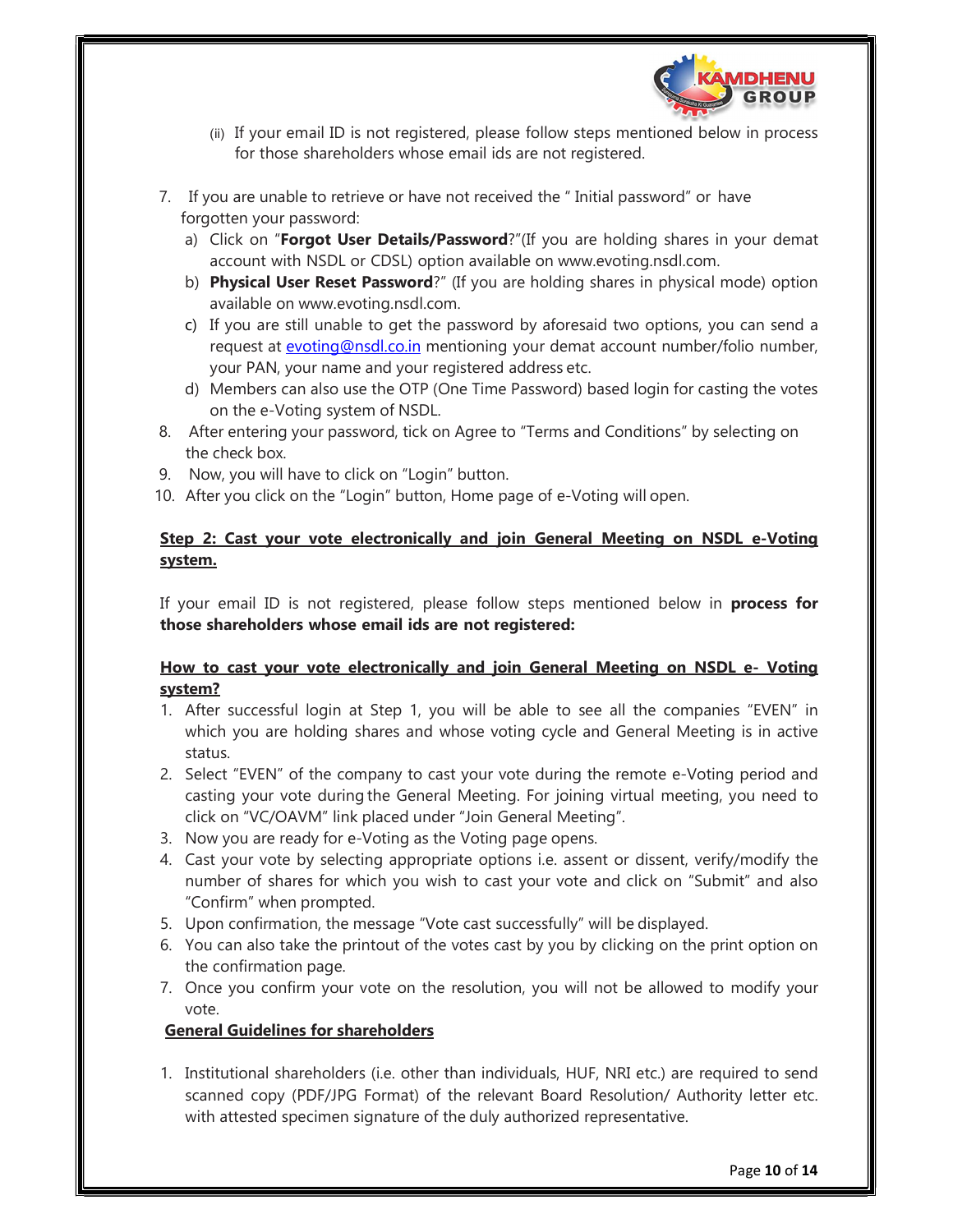

- 2. It is strongly recommended not to share your password with any other person and take utmost care to keep your password confidential. Login to the e-voting website will be disabled upon five unsuccessful attempts to key in the correct password. In such an event, you will need to go through the "Forgot User Details/Password?" or "Physical User Reset Password?" option available on www.evoting.nsdl.com to reset the password.
- 3. In case of any queries, you may refer to the Frequently Asked Questions (FAQs) for Shareholders and e-voting user manual for Shareholders available at the download section of www.evoting.nsdl.com or call on toll-free no.: 1800 1020 990 and 1800224430 or send a request at evoting@nsdl.co.in

## Process for those shareholders whose email ids are not registered with the depositories for procuring user id and password and registration of email ids for e-voting for the resolutions set out in this notice:

- 1. In case shares are held in physical mode please provide Folio No., Name of shareholder, scanned copy of the share certificate (front and back), PAN (self-attested scanned copy of PAN card), AADHAR (self-attested scanned copy of Aadhar Card) by email to khemchand@kamdhenulimited.com .
- 2. In case shares are held in demat mode, please provide DPID-CLID (16 digit DPID + CLID or 16 digit beneficiary ID), Name, client master or copy of Consolidated Account statement, PAN (self attested scanned copy of PAN card), AADHAR (self-attested scanned copy of Aadhar Card) to khemchand@kamdhenulimited.com. If you are Individual shareholders holding securities in Demat mode, you are requested to refer to the login method explained at step 1  $(A)$  i.e. Login method for e-Voting and joining the virtual meeting for Individual shareholders holding securities in Demat mode.
- 3. Alternatively shareholder/members may send a request to evoting@nsdl.co.in for procuring user id and password for e-voting by providing above mentioned documents.
- 4. In terms of SEBI circular dated December 9, 2020 on e-Voting facility provided by Listed Companies, Individual shareholders holding securities in Demat mode are allowed to vote through their Demat account maintained with Depositories and Depository Participants. Shareholders are required to update their mobile number and email ID correctly in their Demat account in order to access e-Voting facility.

## THE INSTRUCTIONS FOR MEMBERS FOR E-VOTING ON THE DAY OF THE EGM ARE AS UNDER:

- 1. The procedure for e-Voting on the day of the EGM is same as the instructions mentioned above for remote e-voting.
- 2. Only those Members/ shareholders, who will be present in the EGM through VC/OAVM facility and have not cast their vote on the Resolutions through remote e-Voting and are otherwise not barred from doing so, shall be eligible to vote through e-Voting system in the EGM.
- 3. Members who have voted through Remote e-Voting will be eligible to attend the EGM. However, they will not be eligible to vote at the EGM.
- 4. The details of the person who may be contacted for any grievances connected with the facility for e-Voting on the day of the EGM shall be the same person mentioned for Remote e-voting.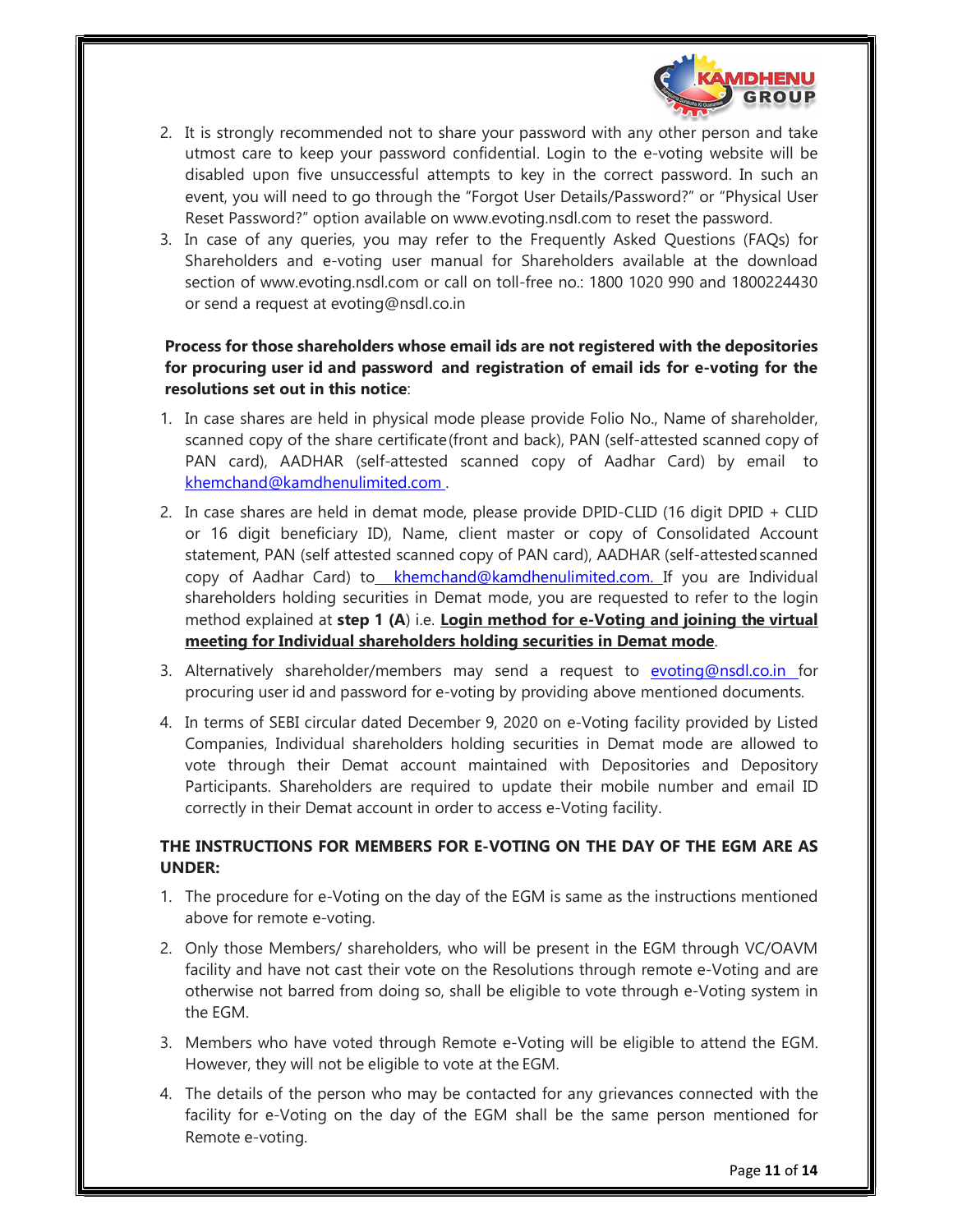

## INSTRUCTIONS FOR MEMBERS FOR ATTENDING THE EGM THROUGH VC/OAVM ARE AS UNDER:

- 1. Member will be provided with a facility to attend the EGM through VC/OAVM through the NSDL e-Voting system. Members may access by following the steps mentioned above for Access to NSDL e-Voting system. After successful login, you can see link of "VC/OAVM link" placed under "Join General meeting" menu against company name. You are requested to click on VC/OAVM link placed under Join General Meeting menu. The link for VC/OAVM will be available in Shareholder/Member login where the EVEN of Company will be displayed. Please note that the members who do not have the User ID and Password for e-Voting or have forgotten the User ID and Password may retrieve the same by following the remote e-Voting instructions mentioned in the notice to avoid last minute rush.
- 2. Members are encouraged to join the Meeting through Laptops for better experience.
- 3. Further Members will be required to allow Camera and use the Internet with a good speed to avoid any disturbance during the meeting.
- 4. Please note that Participants Connecting from Mobile Devices or Tablets or through Laptop connecting via Mobile Hotspot may experience Audio/Video loss due to Fluctuation in their respective network. It is therefore recommended to use Stable Wi-Fi or LAN Connection to mitigate any kind of aforesaid glitches.
- 5. Shareholders who would like to express their views/have questions may send their questions in advance mentioning their name demat account number/folio number, email id, mobile number at khemchand@kamdhenulimited.com. The same will be replied by the company suitably.

By Order of the Board of Directors of Kamdhenu Limited

Sd/- Khem Chand Company Secretary & Compliance Officer

Date: February 2, 2022 **Membership No. : FCS 10065** Membership No. : FCS 10065 Place: Gurugram, Haryana

CIN: L27101HR1994PLC092205 Regd. Office: 2<sup>nd</sup> Floor, Tower-A, Building No. 9, DLF Cyber City, Phase-III, Gurugram, Haryana-122002, Phone: 0124-4604500 (30 Lines) E-mail: kamdhenu@kamdhenulimited.com Website: www.kamdhenulimited.com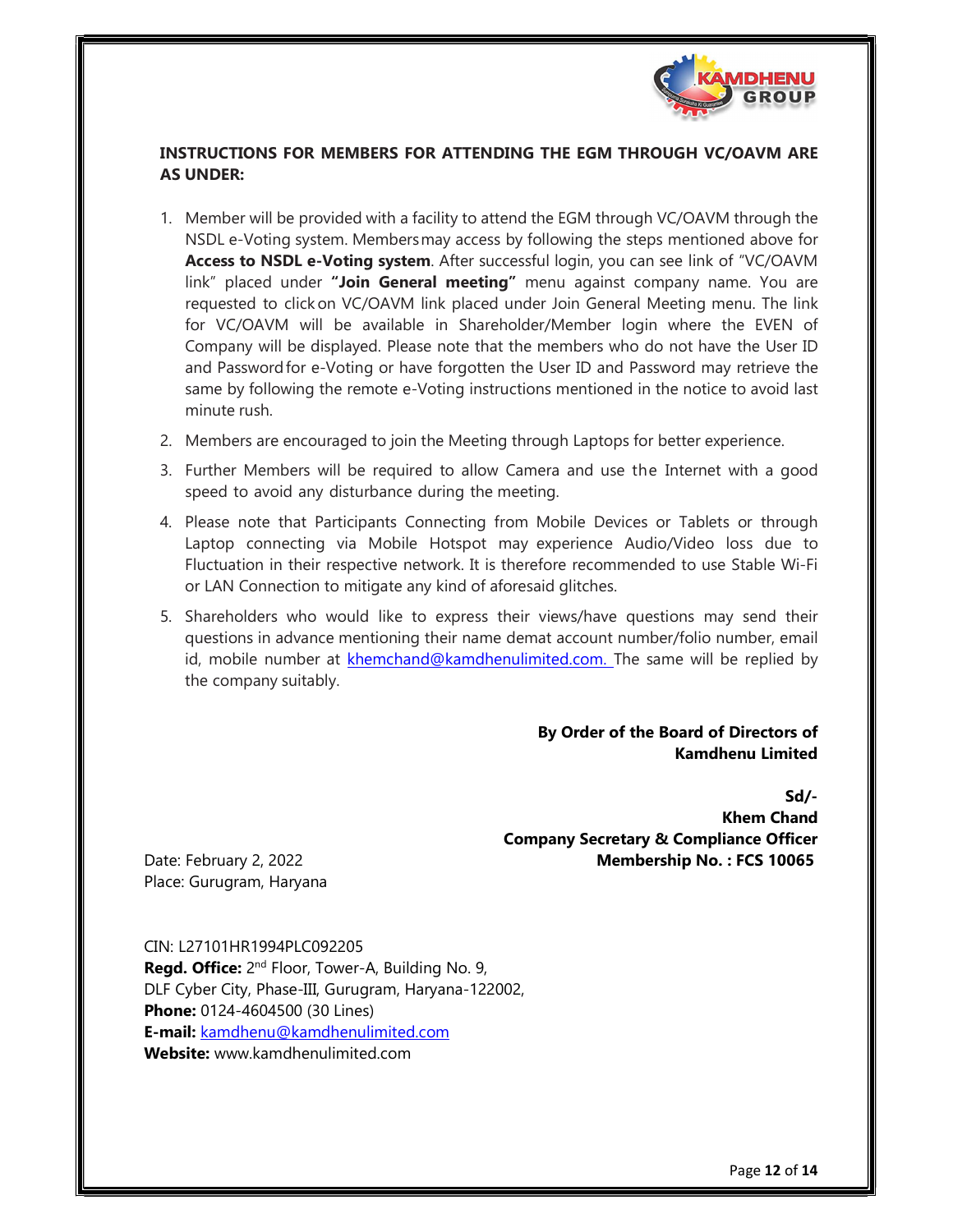

#### EXPLANATORY STATEMENT PURSUANT TO SECTION 102(1) OF THE COMPANIES ACT, 2013

The following Statement, as required under Section 102 of the Companies Act, 2013, sets out all material facts relating to the items of Special Business mentioned in the accompanying Notice:

### ITEM NO. 1

In order to accommodate the issuance of shares in terms of the Scheme of Arrangement of the company pending for final approval with Hon'ble National Company Law Tribunal, Chandigarh Bench, Chandigarh, it is required to increase the Authorized Share Capital of the Company. Currently, the Authorized Share Capital of the Company is consisting Equity Shares only. Therefore, it is required to amend / alter the capital by increasing the Authorised Share Capital of the Company in accordance with the said Scheme of Arrangement.

The proposal for increase in the Authorised Share Capital of the Company and alteration of Clause V of the Memorandum of Association requires approval of the members at a general meeting. Therefore, the Board of Directors of the Company in their meeting held on February 2, 2022, had approved and recommended to the members for their approval to increase the Authorised Share Capital of the Company from Rs. 30,00,00,000/- (Rupees Thirty Crores) divided into 3,00,00,000 (Three Crores) equity shares of Rs. 10/- each to Rs. 41,50,00,000/- (Rupees Forty One Crores Fifty Lakhs only) divided into 3,00,00,000 (Three Crores) Equity Shares of Rs.10/- each and 1,15,00,000 (One Crore Fifteen Lakhs) Preference Shares of Rs.10/ each and consequent amendment in the Capital Clause (Clause V) of the Memorandum of Association of the company by substituting the existing Clause V with the following new Clause V:

## "The Authorized Share Capital of the Company is Rs. 41,50,00,000 /- (Rupees Forty One Crores Fifty Lakhs Only) divided into 3,00,00,000 (Three Crores) equity shares of Rs. 10/- (Rupees Ten) each and 1,15,00,000 (One Crore Fifteen Lakhs) preference shares of Rs. 10/- (Rupees Ten) each."

A copy of the Memorandum of Association of the Company duly amended will be available for inspection in the manner provided in the note no. 13 to this Notice.

In terms of the provisions of Sections 13 and 61 of the Companies Act, 2013, approval of the shareholders of the Company is sought by way of an ordinary resolution for increasing the Authorized Share Capital of the Company and consequential alteration to Clause V of the Memorandum of Association of the Company.

None of the Directors or Key Managerial Personnel of the Company or their respective relatives, are in any way concerned or interested, financially or otherwise except to the extent of the equity shares held by them, in the said resolution.